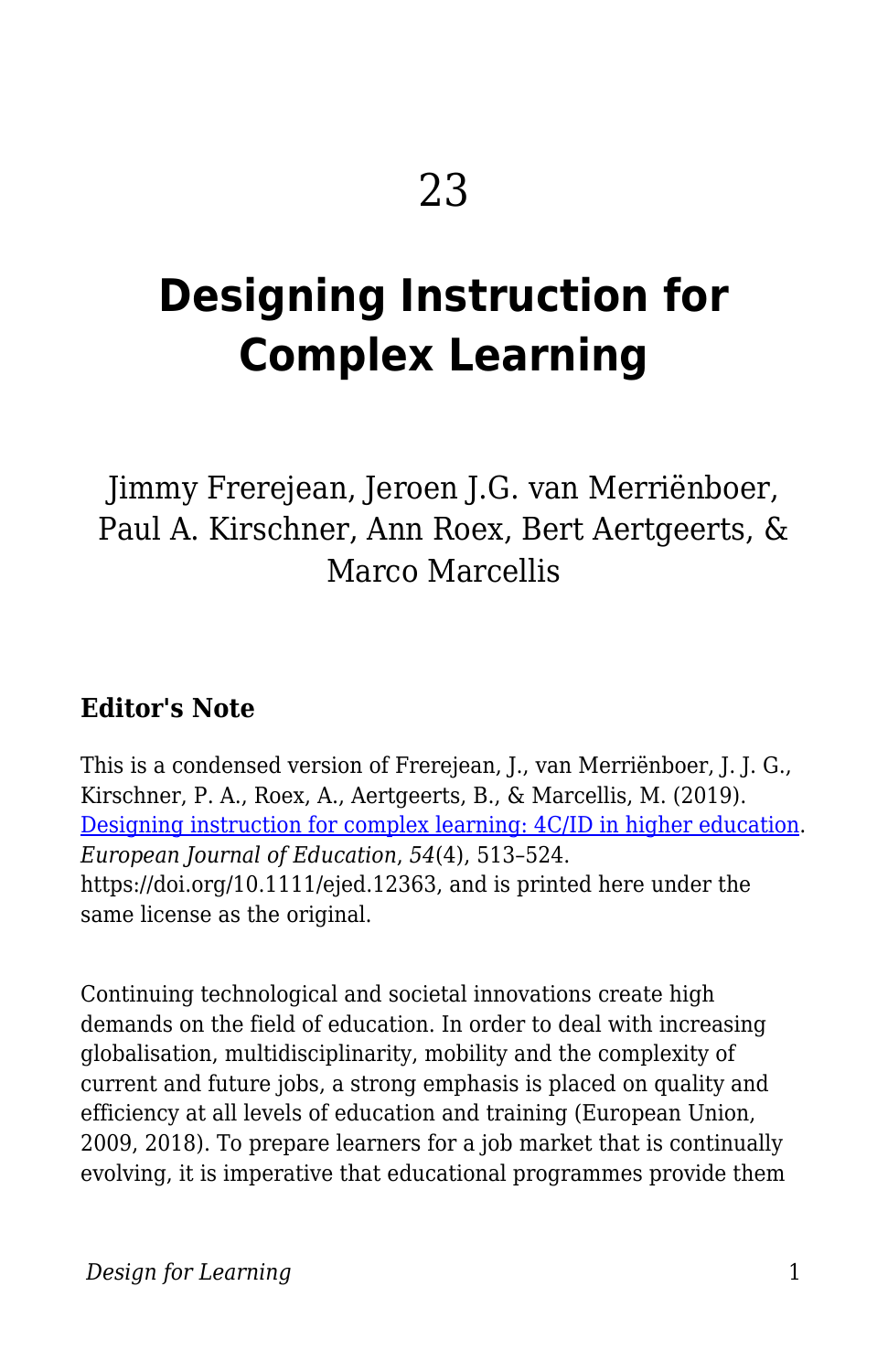with an extensive knowledge and skills base that they can apply flexibly when encountering unfamiliar tasks in daily practice. This requires different instructional design approaches, including a shift away from objectives‐based design approaches towards more task‐ centred approaches in an attempt to better address the learning of complex cognitive skills and professional competencies.

The objectives-based approach breaks down tasks into their constituent parts and describes desired outcomes for each of these part-tasks in learning objectives which are often classified according to a taxonomy such as Bloom's revised taxonomy (Anderson & Krathwohl, 2001) or Marzano and Kendall's taxonomy (2007). Bloom's revised taxonomy, for example, classifies objectives in the cognitive domain in six categories based on remembering, understanding, applying, analysing, evaluating and creating. These taxonomies result from the idea that different instructional methods are needed to reach objectives in different categories. Teaching concepts and principles (e.g., understanding what a scientific paper is and how it is structured) requires different instructional methods from teaching the application of procedures (e.g., carrying out a literature search for a paper). This objectives‐based approach is suitable for tasks where there are few relations between the objectives. However, it is less effective for those that require an integration of knowledge, skills and attitudes and the coordination of sometimes many different constituent skills (van Merriënboer & Dolmans, 2015). First, the *compartmentalisation* of learning into separate categories of objectives and using separate methods for declarative, procedural and affective learning is ineffective because carrying out a complex professional task requires more than just the stacking of these constituent elements. Instead, carrying out complex tasks generally requires an *integration* of knowledge, skills and attitudes in so-called competencies. Instruction should therefore focus on developing an interconnected knowledge base that allows one to activate different kinds of knowledge when confronted with new and unfamiliar tasks (Janssen‐Noordman, van Merriënboer, van der Vleuten, & Scherpbier,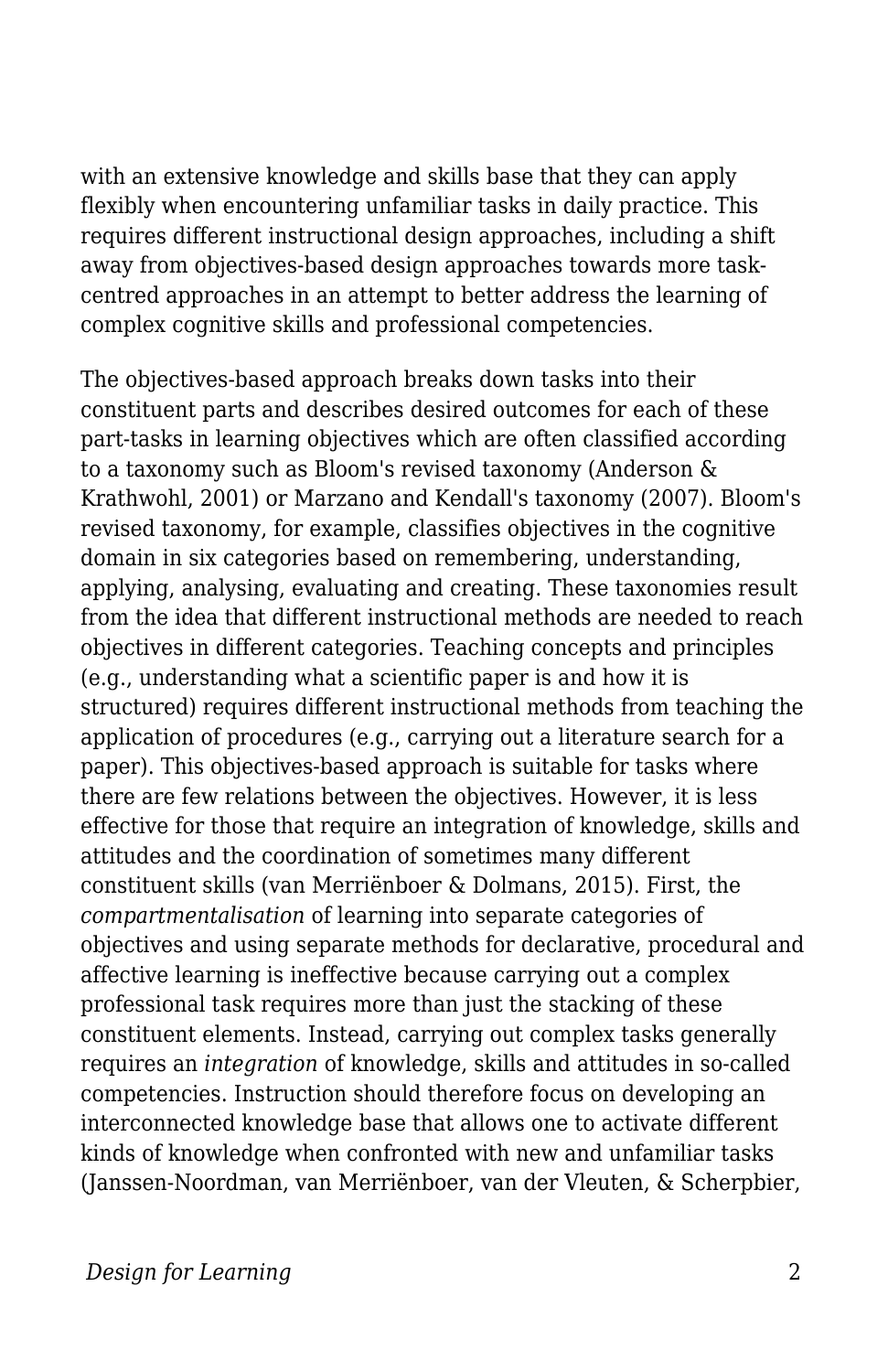#### 2006).

Second, the objectives-based approach of teaching complex skills leads to *fragmentation*. Because it breaks up the complex tasks into separate isolated parts, students only learn a limited number of skills at the same time. Instruction is focused on parts of the task and provides little opportunity to learn how to *coordinate* the performance of these separate parts into a coherent whole when confronted with a professional task (Lim, Reiser, & Olina, 2009). In an attempt to address these problems of fragmentation and compartmentalisation, task‐centred approaches centre learning on whole real‐world (i.e., authentic) problems or professional tasks as a way to better connect the learning setting to the workplace setting and foster the necessary skills. This holistic approach advocates creating educational programmes that contain sequences of learning tasks that are based on authentic professional tasks. Examples of task‐centred models are cognitive apprenticeship (Brown, Collins, & Duguid, 1989), elaboration theory (Reigeluth, 1999), first principles of instruction (Merrill, 2002) and the four‐component instructional design model (4C/ID model) (van Merriënboer, 1997).

This chapter provides a brief summary of the 4C/ID model and illustrates its application in higher education by describing an educational programme that was designed using the model. The chapter concludes with a short reflection on the educational programme that was developed, a list of important considerations for implementing task‐centred curricula and a look at future developments in task‐centred learning.

# **Four-Component Instructional Design (4C/ID)**

The basic assumption of the 4C/ID model is that educational programmes for complex learning or the teaching of professional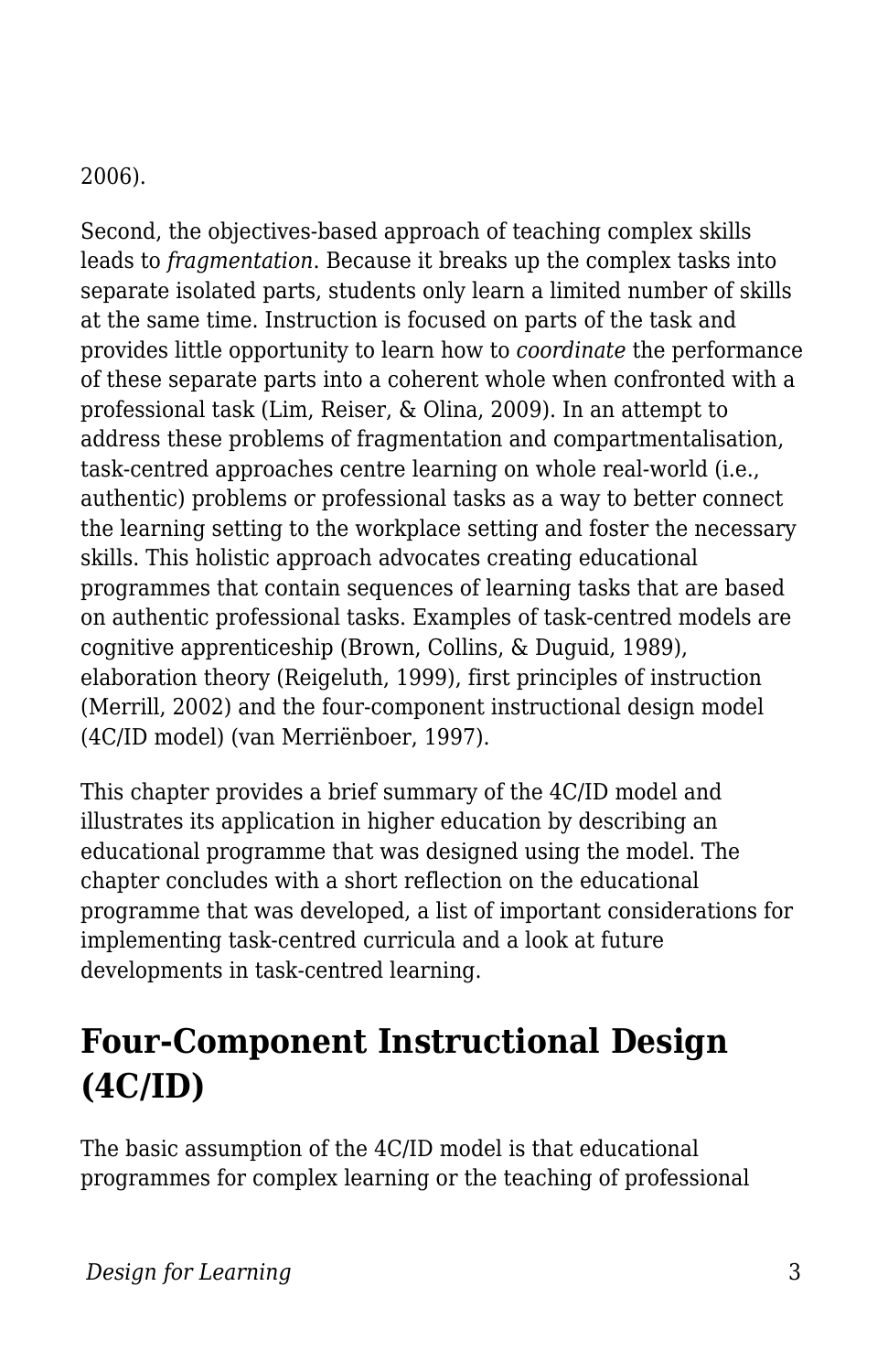competencies (i.e., the integration of knowledge, skills, and attitudes and coordination of skills and their constituents) can be described in four components, namely learning tasks, supportive information, procedural information and part‐task practice (see Figure 1).

#### **Figure 1**

*Overview of 4C/ID model, Based on Van Merriënboer and Kirschner (2018)*



Learning tasks form the backbone of the instructional blueprint and are based on authentic real‐life situations that are encountered in practice because this helps the learner to acquire the knowledge, skills and attitudes in an integrated fashion. Learning tasks can be projects, tasks, cases, problems, or other types of assignments. Importantly, they show a variation that is representative of the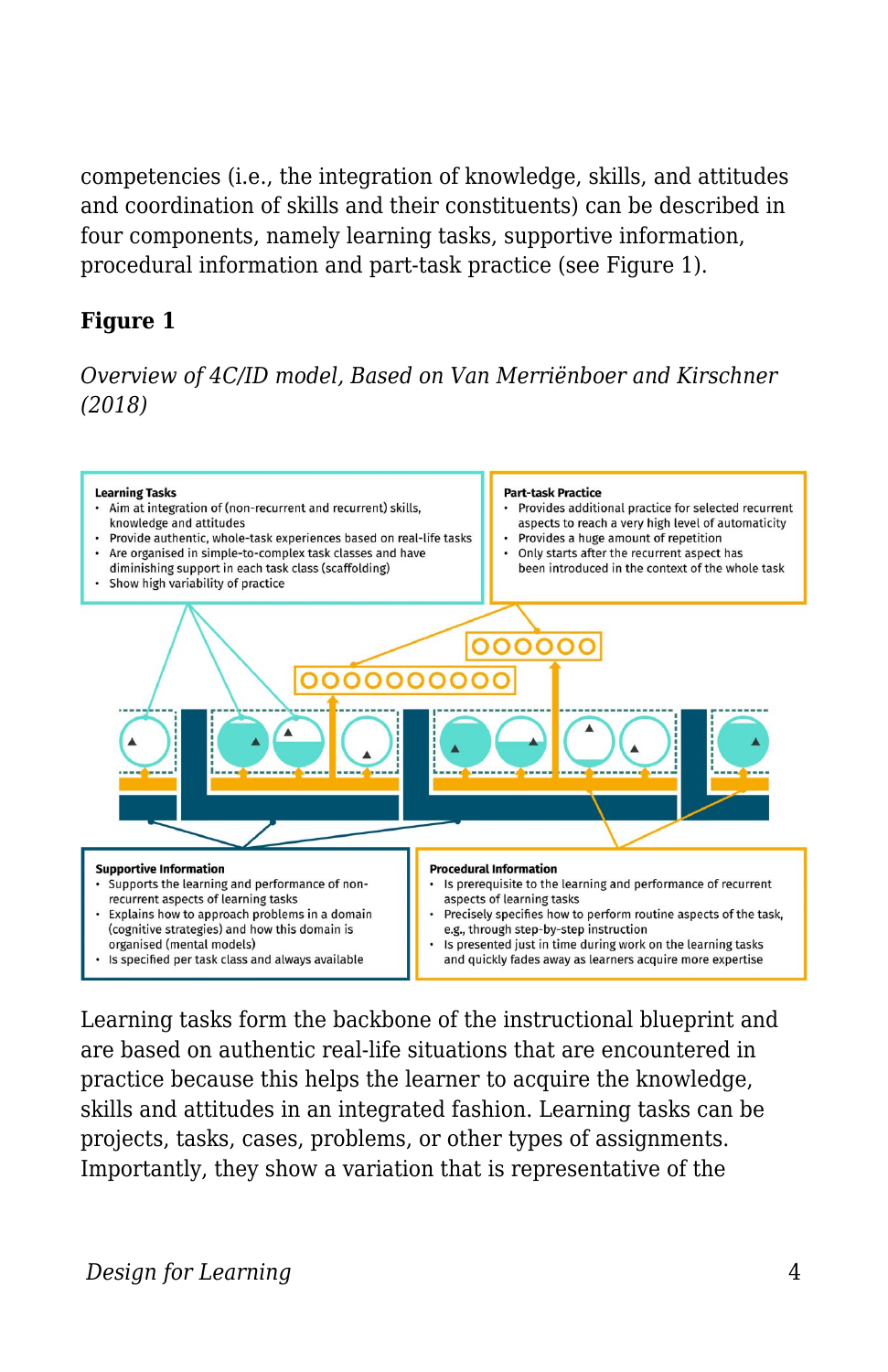variation in tasks in professional or daily life because this "variability of practice" will help in the transfer of learning. Learning tasks of equal complexity are grouped together, creating task classes that are sequenced from simple to complex. Learners start with the simplest tasks that a professional could encounter and end with tasks at the level of complexity that a recently‐graduated student should be able to handle (van Merriënboer, Kirschner, & Kester, 2003). While working on these tasks, the teacher and the instructional materials provide the necessary support and guidance to help learners to carry out the tasks to completion. In a process of scaffolding, this support and guidance are gradually withdrawn until the learners are able to independently carry out tasks of a certain level of complexity before engaging in more complex tasks (i.e., the next task class). The three other components are logically connected to this backbone of learning tasks.

While Figure 1 may suggest a linear path through these learning tasks, the model allows for extensive flexibilisation and personalisation of learning. Learners may be given the opportunity to select different paths through the designed learning tasks, based on their interest or demonstrated proficiency. One way to support this dynamic selection is by using electronic development portfolios that help students and teachers to monitor progress and make informed decisions on future learning tasks that fit the learner's level and needs (Beckers, Dolmans, & van Merriënboer, 2019; Kicken, Brand‐Gruwel, van Merriënboer, & Slot, 2009).

The second component, supportive information, is often referred to as "the theory" and includes information to develop mental models and cognitive strategies that are necessary to complete the learning tasks. Supportive information aims at non‐recurrent aspects of the task that deal with problem‐solving, reasoning and decision making. It can be presented in the form of lectures, workshops, or study materials and is available for students to study before or while they carry out the learning tasks. These first two components help students to acquire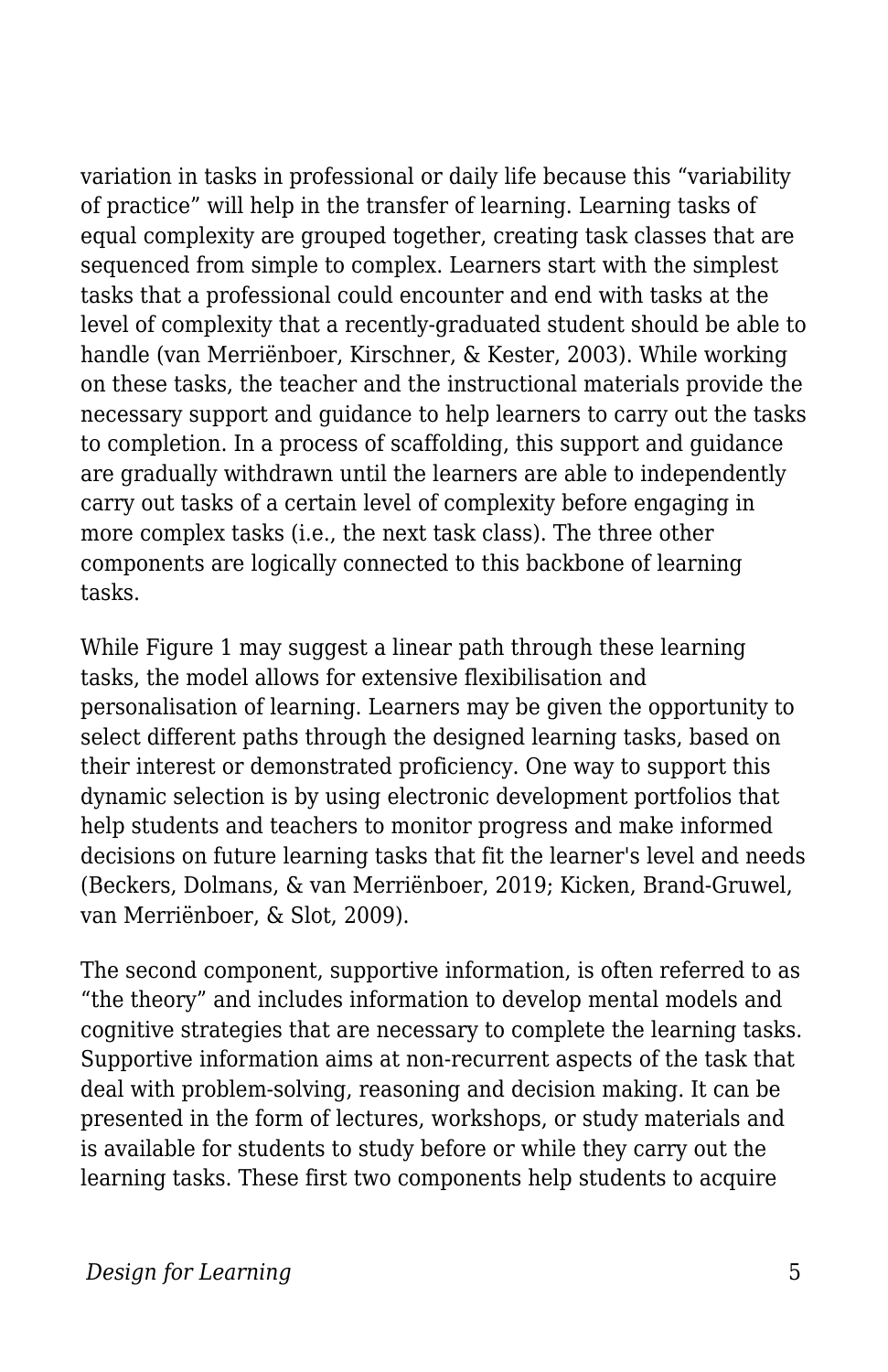highly‐structured knowledge, or cognitive schemas. Learning tasks stimulate the construction of such schemas through *inductive learning*: a process whereby students learn from mindful abstraction from concrete experiences and examples. Supportive information helps schema construction by *elaboration*: acquiring new knowledge and linking it to the existing knowledge base.

The remaining two components stimulate the *automation* of schemas and the development of automatic, task‐specific procedures that can be applied without much demand on cognitive resources. Procedural information aims at recurrent and procedural aspects and provides step-by-step instructions when the learner performs those aspects. Part-task practice, the fourth component, can be included to provide repeated practice to train routine skills until they can be performed automatically. (For a more extensive description of the model, see van Merriënboer, 1997; van Merriënboer et al., 2003; or van Merriënboer & Kirschner, 2018).

# **A 4C/ID Approach to a Blended Course in Android App Development**

Developing mobile applications is a typical complex skill, as it requires extensive knowledge of programming languages, databases, development environments, etc. It also requires multiple skills, such as operating the development software, writing clean and correct codes, and/or designing a user interface. A professional, critical and creative attitude is necessary to translate clients' wishes into a working application. Therefore the development of mobile applications lends itself well to teaching with a task‐centred approach. The Amsterdam University of Applied Sciences in the Netherlands designed a course on Android app development using the 4C/ID model ([www.android-development.app](http://www.android-development.app/)).

Traditionally, the design of such courses starts from the "theory".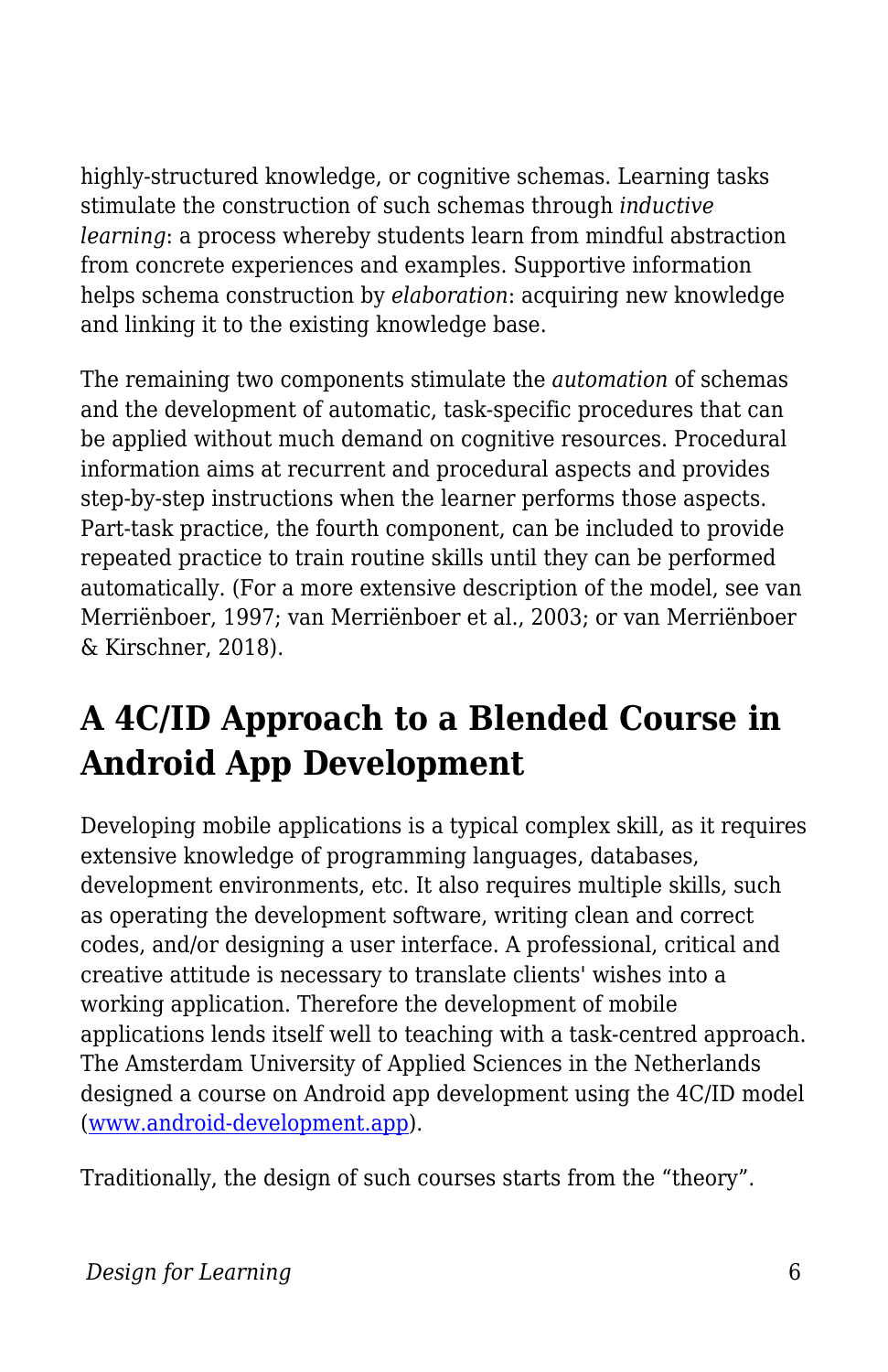Teachers begin with a clear picture of the information their students should know and design a series of lectures to "transmit" this theory to the students. In addition, they design homework assignments to practise with single, small aspects of the whole task. For example, these assignments could focus on how to use loops in the programming language or creating, reading, updating, and deleting information in a database. Teachers then mix lectures with small practice items until all topics have been covered. This follows the approach of traditional design models: starting with the presentation of theoretical knowledge and coupling it to specific practice items. The 4C/ID model topples this approach: it starts by specifying professional tasks, translates these into learning tasks and only then investigates which "theory" should help students to complete these learning tasks.

In their description of the design of the course, Marcellis, Barendsen, and van Merriënboer (2018) elaborate on the use of 4C/ID and the Ten Steps to achieve a blended design consisting of the four components. The learning tasks form the backbone of the curriculum. These are not small practice items focused on a particular aspect of the task (i.e., using loops or updating a database). Instead, learning tasks are whole tasks, based on professional practice, grouped in task classes that grow in complexity. The first task class starts with the least complex (i.e., simplest) whole tasks. For example, the very first task asks the student to develop a single‐screen app that simulates a dice roll and asks the user to guess whether the next roll will be higher or lower. Subsequent task classes include learning tasks of increasing complexity, imposing more demands on the user interface, interaction modes and handling of data. At the end of the course, students are asked to create multi‐screen applications that retrieve information (e.g., movie information, recipes) from remote locations and allow the user to view, swipe, and manipulate these data.

Students receive strong support and guidance when starting learning tasks in a new and more complex task class. The design achieves this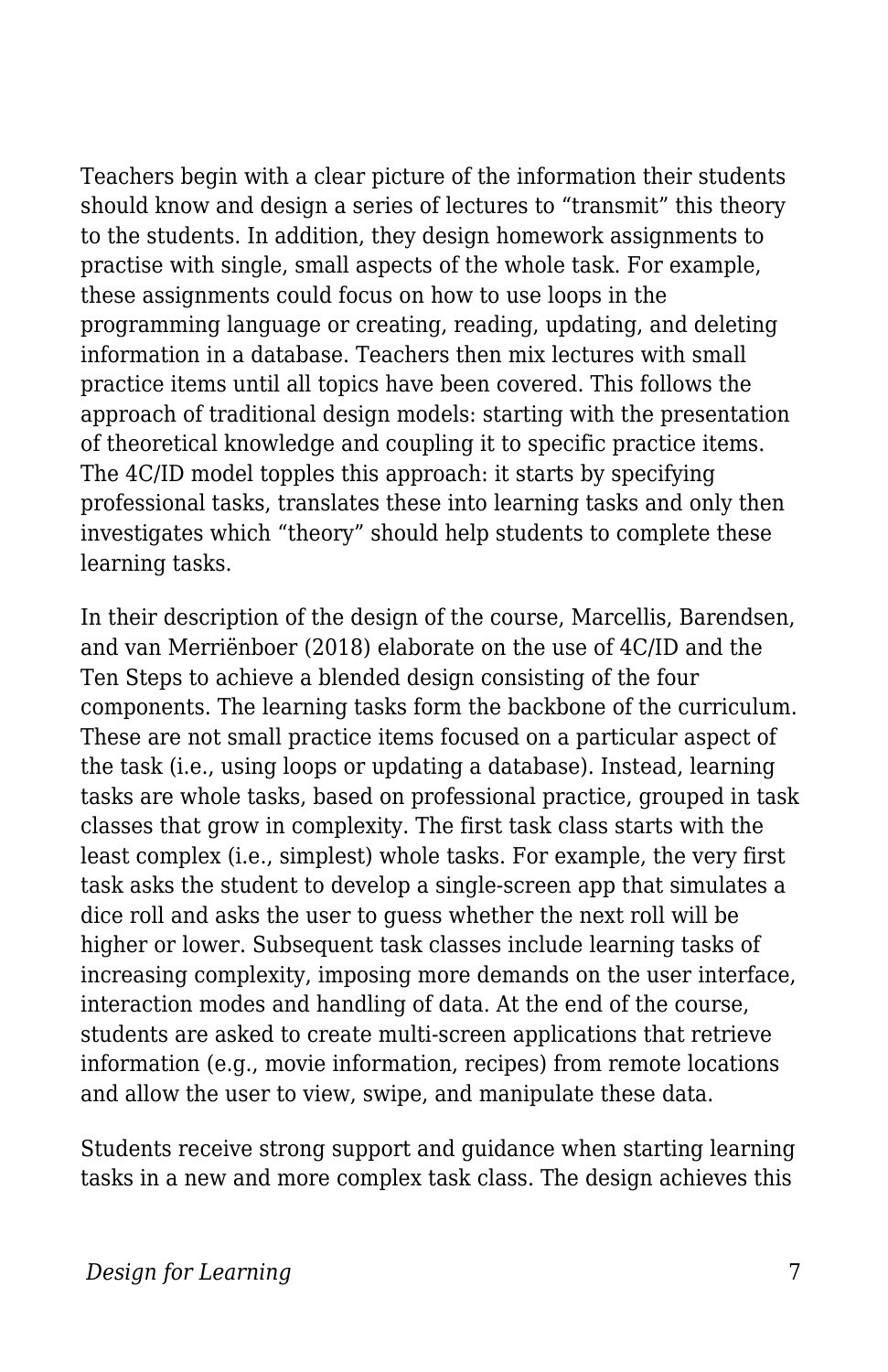by employing modelling examples and imitation tasks at the start of each task class. The teacher demonstrates the development of an application while thinking aloud and asks students to build an identical application on their computers. In subsequent tasks, students receive partially‐completed applications they must finish (i.e., completion tasks), while the final tasks in a task class are conventional tasks without any support and guidance. Hence, support gradually decreases as the student progresses through the task class.

Supportive information helps students with the non-recurrent aspects of the task by providing domain knowledge (e.g., how databases work) and systematic approaches to developing apps (e.g., demonstrations by the teacher). Procedural information helps with the recurrent aspects (e.g., using the development environment or automatic highlighting of incorrect programming syntax). For the designers, providing supportive and procedural information constituted a serious challenge, as both are subject to frequent and unpredictable changes. For example, development software is frequently updated with changed functionality and programming languages continually evolve, requiring programmers to learn new syntax and unlearn old methods. To make sure that the supportive and procedural information reflect the most recent conventions and rules in the domain, the course designers depended less on pre‐prepared lectures or recorded videos and instead referred students to a list of external sources, including manuals and Android developer documentation. Not only is it easier to keep a list of links up to date, it also creates a more authentic situation where students learn to study official documentation, as they would do in practice.

As the course is intended for students from all over the world who are studying full-time or part-time, the designers chose a blended design where learning tasks, supportive information and procedural information resided in an online learning environment. Classroom activities can be followed by students on‐site and include modelling examples, imitation tasks in small groups and feedback sessions led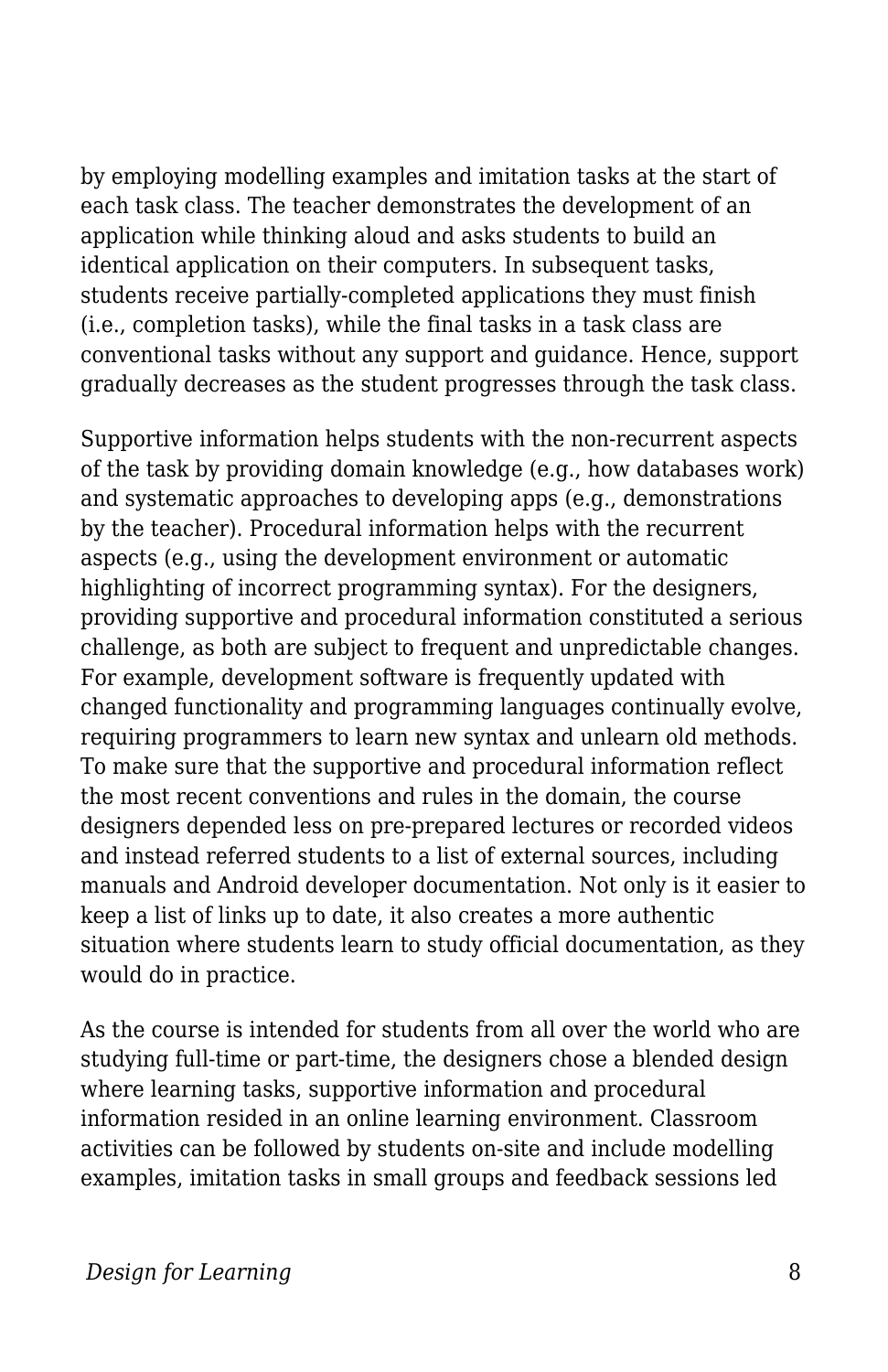by the teacher. Other learning tasks are presented in the online learning environment and are performed individually by students. Student evaluations show that students perceive the learning tasks as very helpful for learning how to develop an Android app. The modelling examples specifically contribute to understanding how to approach a certain challenge in Android app development, especially when they not only show the actual coding, but also make explicit the reasoning behind each step. In addition, students perceive the classroom sessions in which they discuss theory using guided questions as beneficial. This Android app development course illustrates a well‐executed application of fundamental 4C/ID principles leading to a course design that is strongly informed by educational research.

# **Conclusion**

Designing educational programmes using the 4C/ID model is different from designing using objectives-based approaches. It requires taskcentred thinking which may be challenging for designers, teachers and faculty who are schooled and experienced in objectives‐based instructional design. The 4C/ID model is well‐aligned with the concept of competency‐based education, but it stresses that competencies should always be clearly related to the professional tasks the student is expected to carry out after completing the programme. An educational programme taking a competency framework as a backbone for its development and assessment may still hamper the transfer of learning to the workplace if the learning activities in that programme are not strongly based on professional tasks. Designing task‐centred learning environments therefore requires assigning equal weight to tasks on the one hand and to the competencies required to carry out these tasks on the other. The Ten Steps approach starts the design by specifying professional tasks to serve as a basis for designing learning tasks. The professional and learning tasks are then explicitly linked to the competencies that are necessary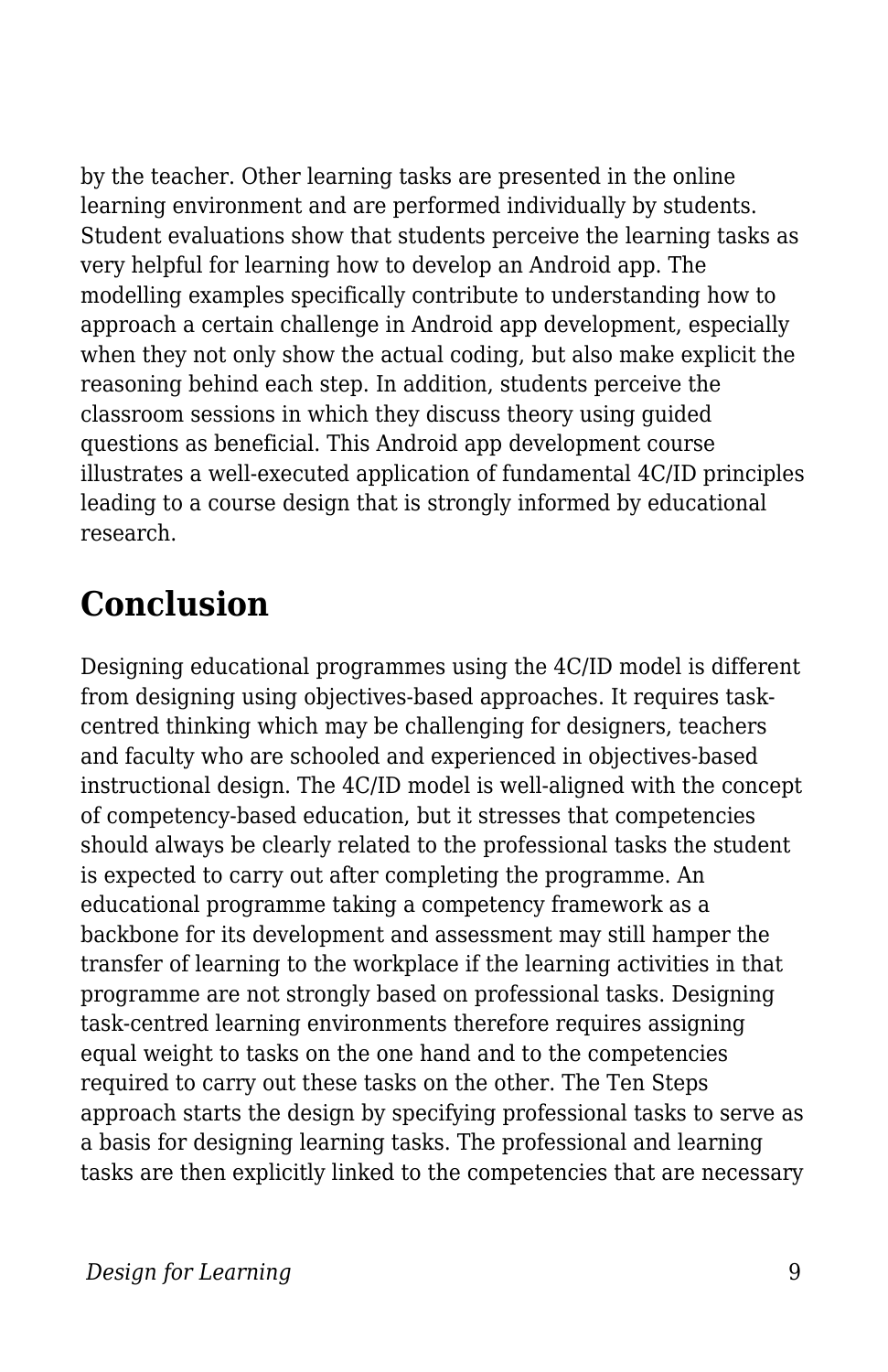to carry out those tasks up to standards, for example by generating a matrix with tasks at one end and competencies or standards at the other. As seen in the example provided in this chapter, this shifts the balance from the atomistic, compartmentalised and fragmented teaching of isolated objectives towards integrative acquisition of knowledge, skills and attitudes.

Concerning the design and implementation of task‐centred curricula, Dolmans, Wolfhagen, and van Merriënboer (2013) identify 12 common pitfalls and tips that may help to make such (re)designs work. The four most significant deal with building infrastructure, multidisciplinary teaching teams, continuous progress monitoring and involving students. First, in task-centred designs, a series of wholetasks forms the backbone of the programme. Therefore, the main educational activities consist of small group meetings in which students collaboratively work on these learning tasks. To facilitate this, there should be sufficient small group rooms available that are equipped with all the necessities such as whiteboards, projectors, and high-speed wireless Internet. Other facilities could be necessary, such as lecture halls, simulation labs, or individual reading and studying rooms, but they are present in most schools. It is more often the lack of sufficient small group rooms that impedes the implementation of task‐centred learning.

Secondly, task‐centred curricula require the design of a series of learning tasks for an integrative acquisition of knowledge, skills and attitudes. Content that was previously taught separately by different teachers must now be taught in an integrated fashion and teachers should therefore work together in multidisciplinary teams that preferably also include outside domain experts working in the field. These experts can help to align the educational programme with practice and ensure the relevance of the tasks, tools and required knowledge. Teaching staff should also be prepared to adopt different roles, as teachers in task‐centred curricula generally have a tutoring or coaching role in order to facilitate small group learning or skills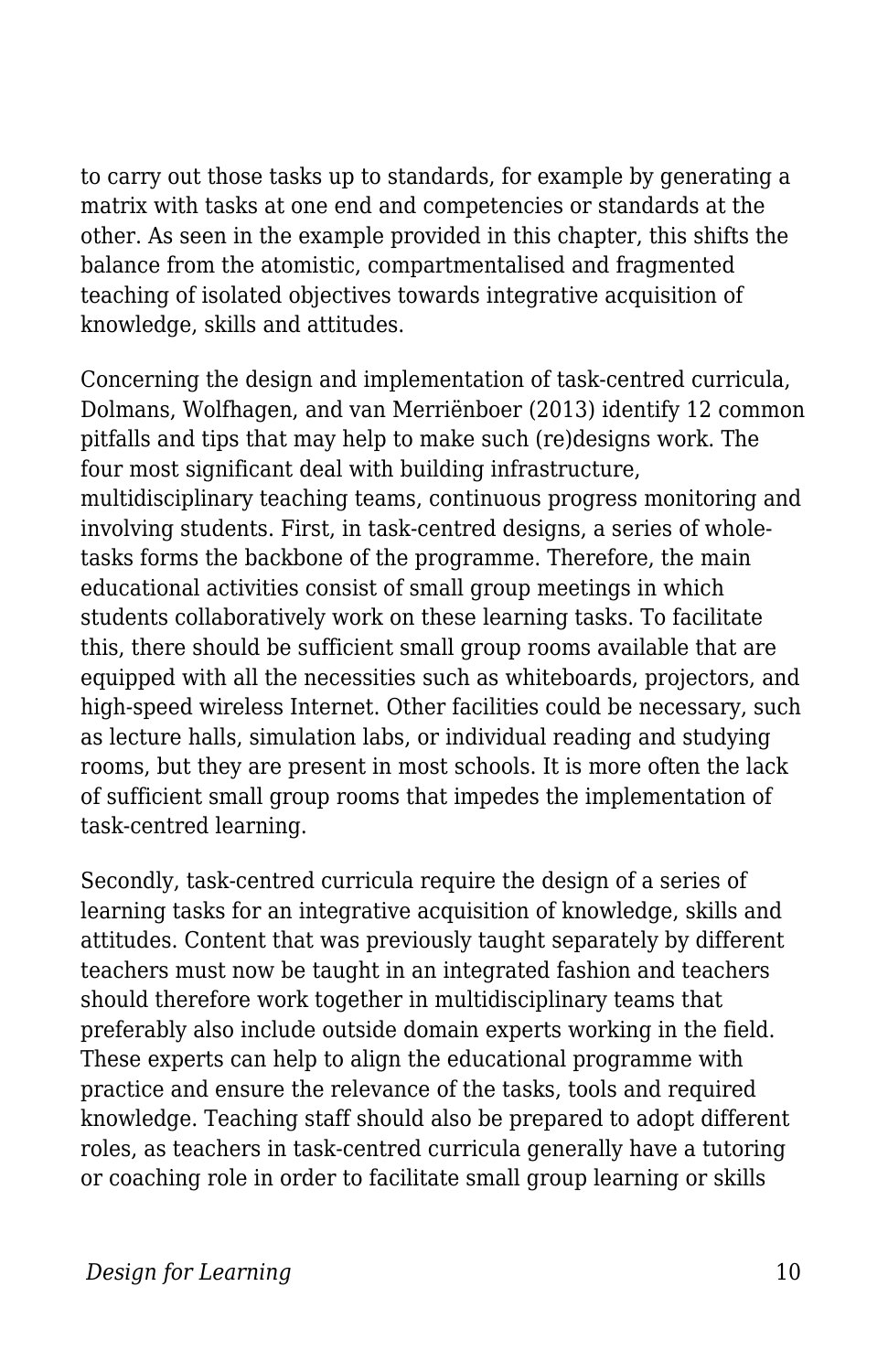training. They may also be involved in whole‐task design and continuous assessment. If teachers are unfamiliar with these new roles, faculty development programmes may be needed to prepare staff members for this change.

Thirdly, in the Ten Steps approach, the assessment programme is developed simultaneously with the design of learning tasks because assessment drives learning. In a task‐centred curriculum, assessment should not be used solely for making pass/fail decisions for separate courses. Instead, it should allow for the monitoring of individual student progress at the level of the whole curriculum. This can be done by using electronic development portfolios that combine multiple assessment results and provide a dashboard that informs both students and teachers of the students' progress and improvement. This approach no longer relies on traditional assessment arrangements, such as fixed‐length semesters with pre‐planned exam weeks.

Lastly, students themselves should play an important role in the design of the whole curriculum and of individual learning tasks. Involving students in the design process provides valuable insights into the curriculum's strengths and weaknesses, as they are the only ones to experience the curriculum. As it is crucial that students experience the learning tasks as meaningful and useful, their perceptions are very informative for designers. Thoroughly informing students of the ideas behind the task‐centred curriculum may also benefit implementation, as those students can become advocates of the reform. Furthermore, just as teachers have different roles in a task‐centred curriculum, students also need to be prepared for their new roles. They need to function in small group meetings and learn how to actively contribute to group discussions, how to act as group leaders or scribes and how to provide effective feedback to peers. As is the case with faculty development, such student training preferably extends over a prolonged period.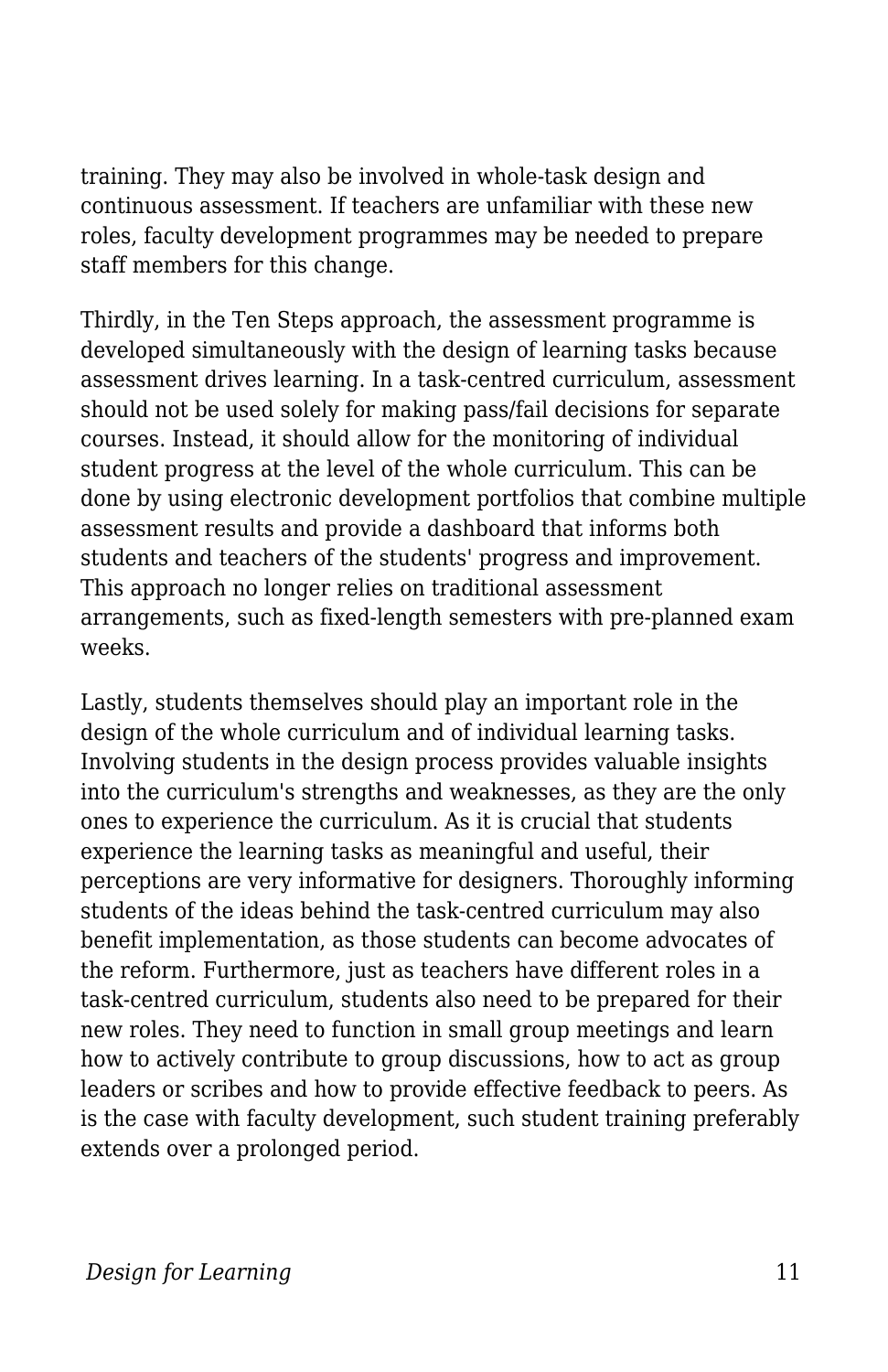To conclude, dealing with current and future developments in the job market requires that educational programmes produce lifelong learners who are equipped with the knowledge, skills and attitudes to deal with familiar and unfamiliar complex tasks in their domain. The way these programmes are designed must therefore match this goal of creating learners who are able to transfer their knowledge from the learning to the professional setting. Task‐centred instructional design models such as the 4C/ID model stimulate this process by prescribing learning methods that lead to a rich knowledge base allowing for creative applications of knowledge in new and innovative settings. Additionally, they create a strong alignment between education and practice by blending learning in the educational setting with learning in the workplace. This encourages cross‐institutional and international collaboration when designing educational programmes, which is especially important in those settings where tasks require international and interdisciplinary work, such as the banking, aviation, or tech sector. A clear implication for educational policy is that collaboration between employers and higher education must be strengthened: A two-way interaction is needed where educational institutions not only prepare students for the job market, but where employers also bring state‐of‐the art knowledge, future job requirements and tasks to the educational institutions.

### **Future Developments**

In the book *Ten Steps to Complex Learning*, van Merriënboer and Kirschner (2018) present an extensive systematic approach to design task‐centred educational programmes with the 4C/ID model, based on evidence from research on education and learning going back to the late 1980s. They also identify several important directions for advancing the model. Future developments will focus on the integration of new educational technologies (e.g., blended programmes, gamification), dealing with large learner groups (e.g., learning analytics, customisation), teaching domain‐generalisable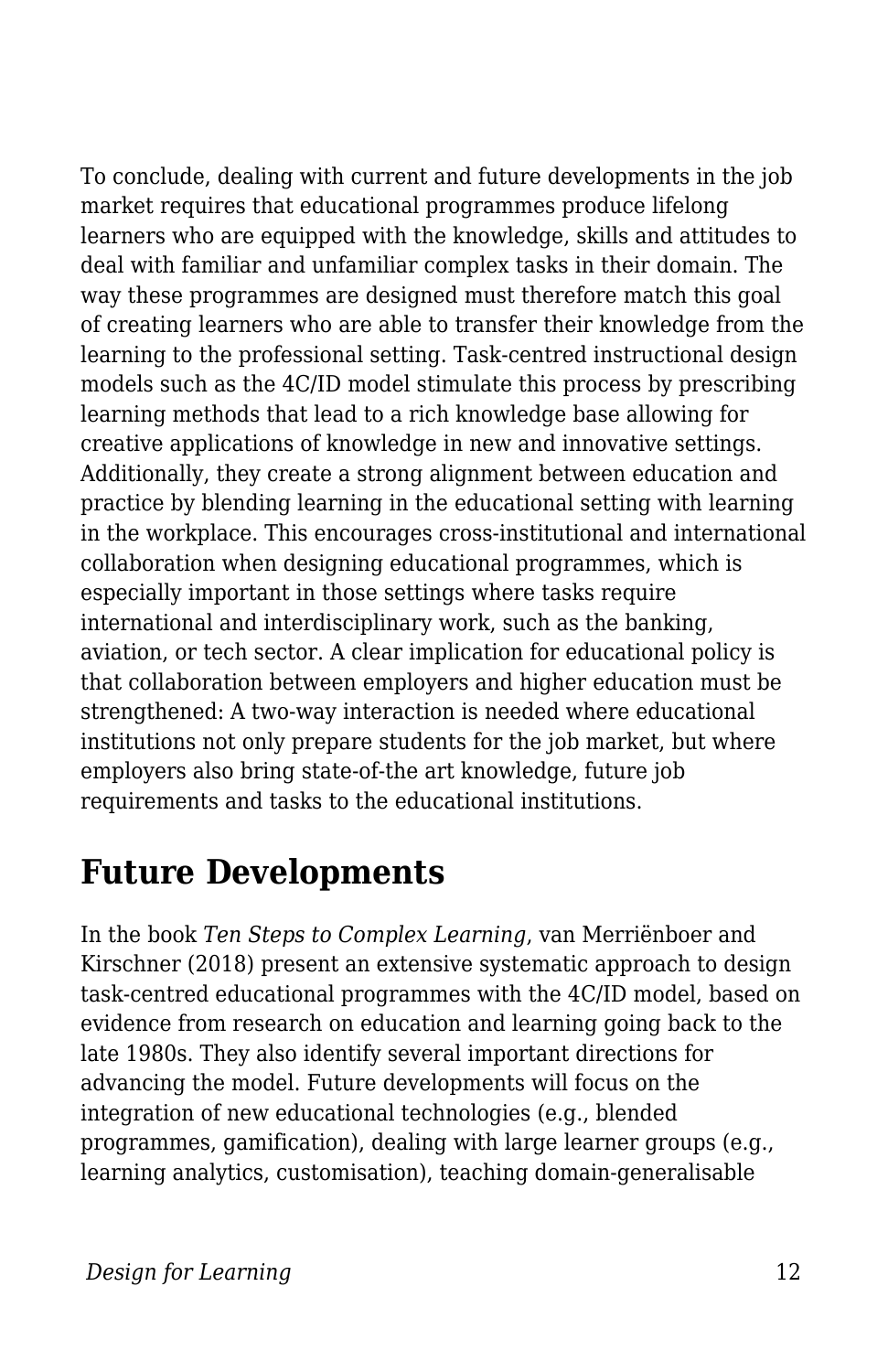skills (e.g., intertwining domain‐general and domain‐specific programmes) and promoting motivation and preventing negative emotions. With research on these topics now maturing, designers can look forward to an expanded set of guidelines to design effective, efficient, and enjoyable programmes for complex learning.

# **References**

- L. W. Anderson, & D. R Krathwohl. (Eds.). (2001). A taxonomy for learning, teaching, and assessing: A revision of Bloom's taxonomy of educational objectives. New York, NY: Longman.
- Beckers, J., Dolmans, D. H. J. M., & van Merriënboer, J. J. G. (2019). PERFLECT: Design and evaluation of an electronic development portfolio aimed at supporting self‐directed learning. *TechTrends*, 63, 420– 427. [https://edtechbooks.org/-Ibh](https://doi.org/10.1007/s11528-018-0354-x)
- Brown, J. S., Collins, A., & Duguid, P. (1989). Situated cognition and the culture of learning. *Educational Researcher*, 18, 32– 42. [https://edtechbooks.org/-YMzh](https://doi.org/10.3102/0013189X018001032)
- Dolmans, D. H. J. M., Wolfhagen, I. H. A. P., & van Merriënboer, J. J. G. (2013). Twelve tips for implementing whole‐task curricula: How to make it work. *Medical Teacher*, 35, 801– 805. [https://edtechbooks.org/-QZSb](https://doi.org/10.3109/0142159X.2013.799640)
- European Union. (2009). Council conclusions of 12 May 2009 on a strategic framework for European cooperation in education and training (ET 2020) (2009). *Official Journal of the European Union*, C119, 2– 10.
- European Union. (2018). Council recommendation of 22 May 2018 on key competences for lifelong learning (2018). *Official Journal of the European Union*, C189, 1– 13.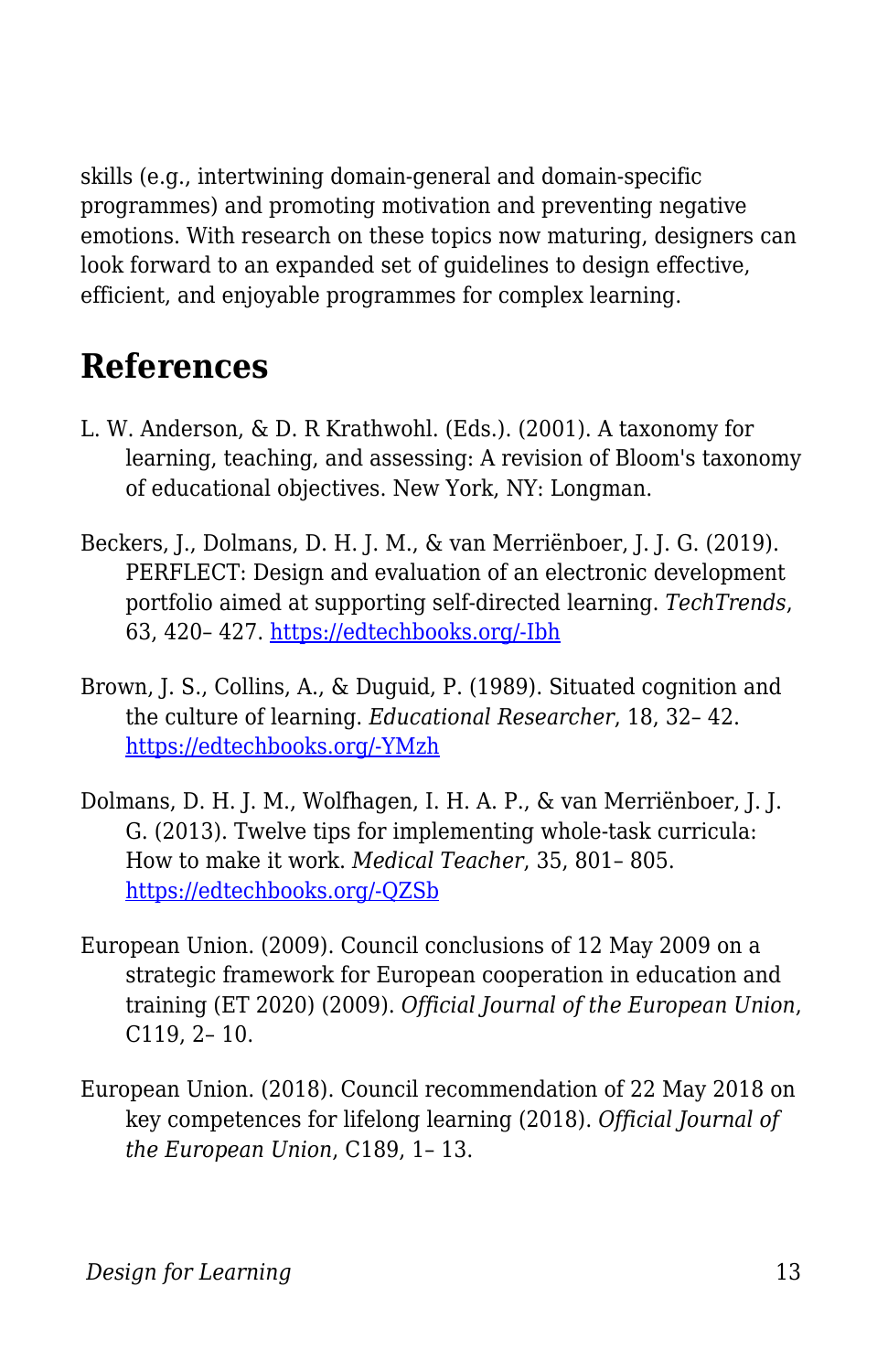- Janssen‐Noordman, A. M. B., van Merriënboer, J. J. G., van der Vleuten, C. P. M., & Scherpbier, A. J. J. A. (2006). Design of integrated practice for learning professional competences. *Medical Teacher*, 28, 447– 452. [https://edtechbooks.org/-gfC](https://doi.org/10.1080/01421590600825276)
- Kicken, W., Brand‐Gruwel, S., van Merriënboer, J. J. G., & Slot, W. (2009). Design and evaluation of a development portfolio: How to improve students' self‐directed learning skills. *Instructional Science*, 37, 453– 473. [https://edtechbooks.org/-giF](https://doi.org/10.1007/s11251-008-9058-5)
- Marcellis, M., Barendsen, E., & van Merriënboer, J. J. G. (2018). Designing a blended course in android app development using 4C/ID. In Proceedings of the 18th Koli Calling International Conference on Computing Education Research (Koli Calling '18) (pp. 1– 5). Koli, Finland: ACM Press. [https://edtechbooks.org/-YYIi](https://doi.org/10.1145/3279720.3279739)
- Marzano, R. J., & Kendall, J. S. (2007). The new taxonomy of educational objectives ( 2nd ed.). Thousand Oaks, CA: Corwin Press.
- Merrill, M. D. (2002). First principles of instruction. *Educational Technology Research and Development*, 50, 43– 59. [https://edtechbooks.org/-jwSq](https://doi.org/10.1007/BF02505024)
- Reigeluth, C. M. (1999). The elaboration theory: Guidance for scope and sequence decisions. In C. M. Reigeluth (Ed.), Instructional‐ design theories and models: A new paradigm of instructional theory, Vol II (pp. 425– 453). Mahwah, NJ: Lawrence Erlbaum Associates Publishers.
- van Merriënboer, J. J. G. (1997). Training complex cognitive skills: A four-component instructional design model for technical training. Englewood Cliffs, NJ: Educational Technology Publications.
- van Merriënboer, J. J. G., & Dolmans, D. H. J. M. (2015). Research on instructional design in the health sciences: From taxonomies of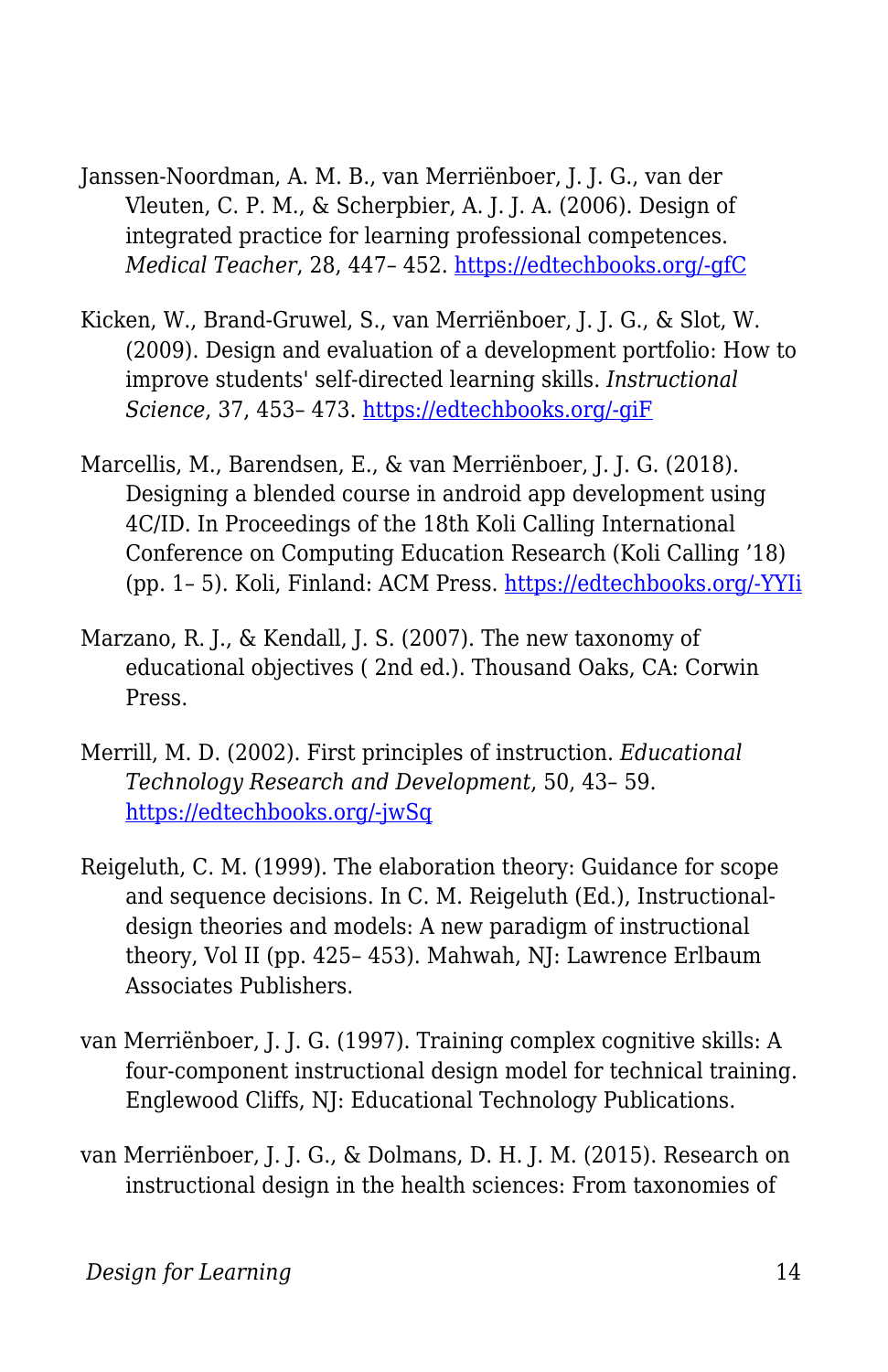learning to whole-task models. In J. Cleland & S. J. Durning(Eds.), Researching medical education (pp. 193– 206). Chichester, UK: John Wiley & Sons, Ltd.

- van Merriënboer, J. J. G., & Kirschner, P. A. (2018). Ten steps to complex learning: A systematic approach to four‐component instructional design ( 3rd ed.). New York, NY: Routledge.
- van Merriënboer, J. J. G., Kirschner, P. A., & Kester, L. (2003). Taking the load off a learner's mind: Instructional design for complex learning. *Educational Psychologist*, 38, 5– 13. [https://edtechbooks.org/-LWeM](https://doi.org/10.1207/S15326985EP3801_2)